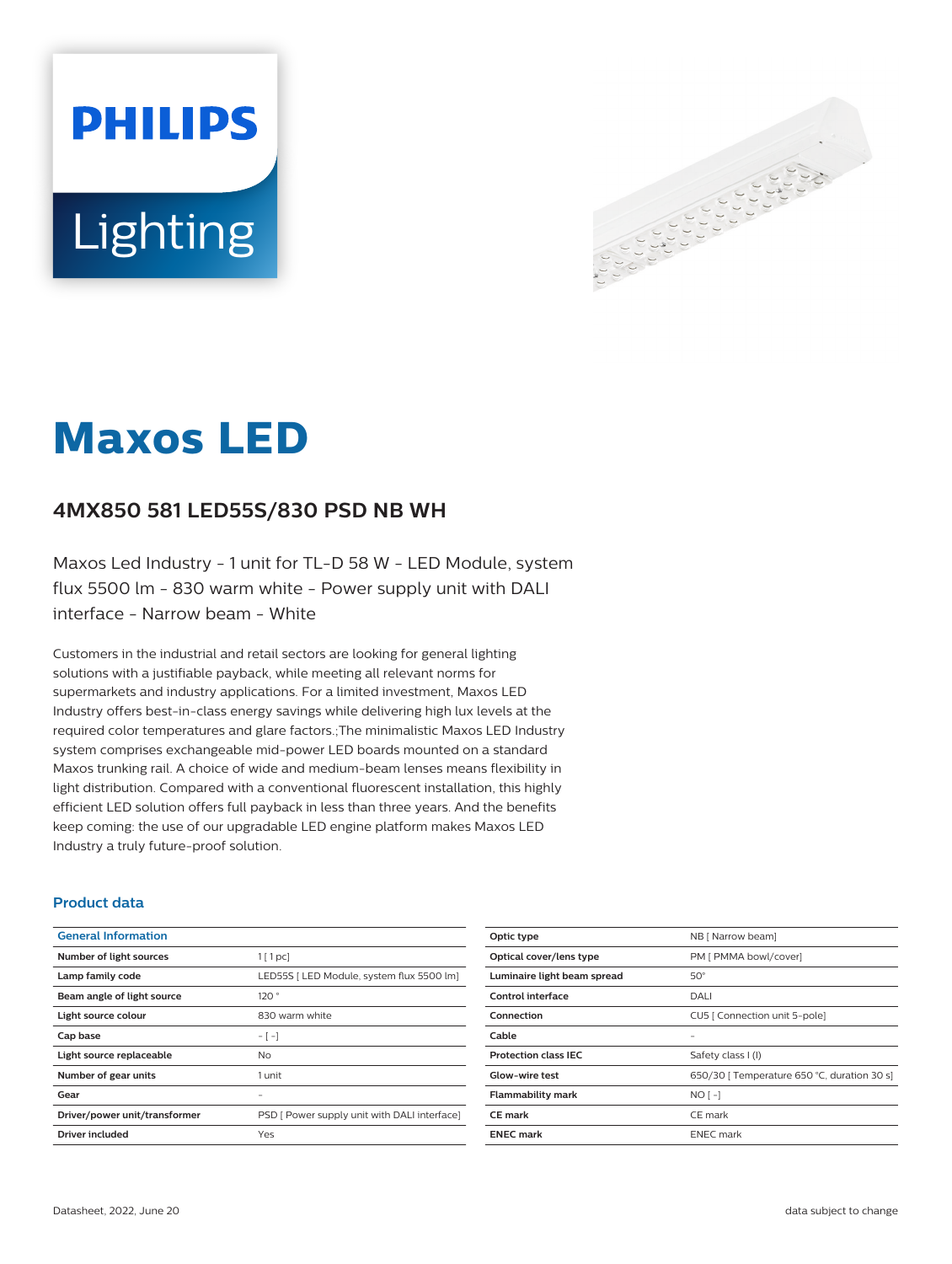## **Maxos LED**

| UL mark                                    |                                                 |
|--------------------------------------------|-------------------------------------------------|
| <b>Warranty period</b>                     | 5 years                                         |
| Remarks                                    | *- According to the Lighting Europe guidance    |
|                                            | paper 'Evaluating performance of LED based      |
|                                            | luminaires - January 2018': statistically there |
|                                            | is no relevant difference in lumen              |
|                                            | maintenance between the B50 and, for            |
|                                            | example, the B10. Therefore, the median         |
|                                            | useful life (B50) value also represents the     |
|                                            | B10 value.                                      |
| Constant light output                      | No                                              |
| Number of products on MCB (16 A type B) 24 |                                                 |
| <b>EU RoHS compliant</b>                   | Yes                                             |
| <b>Product family code</b>                 | 4MX850 [ Maxos Led Industry]                    |
| Unified glare rating CEN                   | Not applicable                                  |
|                                            |                                                 |
| <b>Operating and Electrical</b>            |                                                 |
| <b>Input Voltage</b>                       | 220-240 V                                       |
| Input frequency                            | 50 to 60 Hz                                     |
| Control signal voltage                     | 0-16 V DC DALI                                  |
| Inrush current                             | 21 A                                            |
| Inrush time                                | 0.280 ms                                        |
| Power factor (min.)                        | 0.9                                             |
|                                            |                                                 |
| <b>Controls and Dimming</b>                |                                                 |
| <b>Dimmable</b>                            | Yes                                             |
|                                            |                                                 |
| <b>Mechanical and Housing</b>              |                                                 |
| <b>Trunking length</b>                     | 581 [ 1 unit for TL-D 58 W]                     |
| <b>Housing material</b>                    | Steel                                           |
| <b>Reflector material</b>                  |                                                 |
| Optic material                             | Polymethyl methacrylate                         |
| Optical cover/lens material                | Polymethyl methacrylate                         |
| <b>Fixation material</b>                   | Steel                                           |
| Optical cover/lens finish                  | Clear                                           |
| Overall length                             | 1528 mm                                         |
| Overall width                              | 63 mm                                           |
| <b>Overall height</b>                      | 50 mm                                           |
| Colour                                     | White                                           |
| Dimensions (height x width x depth)        | 50 x 63 x 1528 mm (2 x 2.5 x 60.2 in)           |
|                                            |                                                 |

| Approval and Application                      |                                 |
|-----------------------------------------------|---------------------------------|
| Ingress protection code                       | IP20 [ Finger-protected]        |
| Mech. impact protection code                  | IK02 [ 0.2 J standard]          |
| <b>Sustainability rating</b>                  |                                 |
|                                               |                                 |
| <b>Initial Performance (IEC Compliant)</b>    |                                 |
| Initial luminous flux (system flux)           | 5200 lm                         |
| Luminous flux tolerance                       | $+/-10%$                        |
| Initial LED luminaire efficacy                | 160 lm/W                        |
| Init. Corr. Colour Temperature                | 3000 K                          |
| Init. Colour rendering index                  | ≥80                             |
| Initial chromaticity                          | (0.43, 0.40) SDCM <3.5          |
| Initial input power                           | 32.5 W                          |
| Power consumption tolerance                   | $+/-10%$                        |
|                                               |                                 |
| <b>Over Time Performance (IEC Compliant)</b>  |                                 |
| Control gear failure rate at median useful 5% |                                 |
| life 50,000 h                                 |                                 |
| Lumen maintenance at median useful            | L90                             |
| life* 50,000 h                                |                                 |
| Lumen maintenance at median useful            | <b>L80</b>                      |
| life* 100,000 h                               |                                 |
|                                               |                                 |
| <b>Application Conditions</b>                 |                                 |
| Ambient temperature range                     | -20 to +35 °C                   |
| Performance ambient temperature Tq            | 25 °C                           |
| <b>Maximum dimming level</b>                  | 1%                              |
| Suitable for random switching                 | Not applicable                  |
|                                               |                                 |
| <b>Product Data</b>                           |                                 |
| Full product code                             | 403073266121399                 |
| Order product name                            | 4MX850 581 LED55S/830 PSD NB WH |
| EAN/UPC - product                             | 4030732661213                   |
| Order code                                    | 66121399                        |
| SAP numerator - quantity per pack             | 1                               |
| Numerator - packs per outer box               | 3                               |
| <b>SAP</b> material                           | 910629120426                    |
| SAP net weight (piece)                        | 1.815 kg                        |
|                                               |                                 |